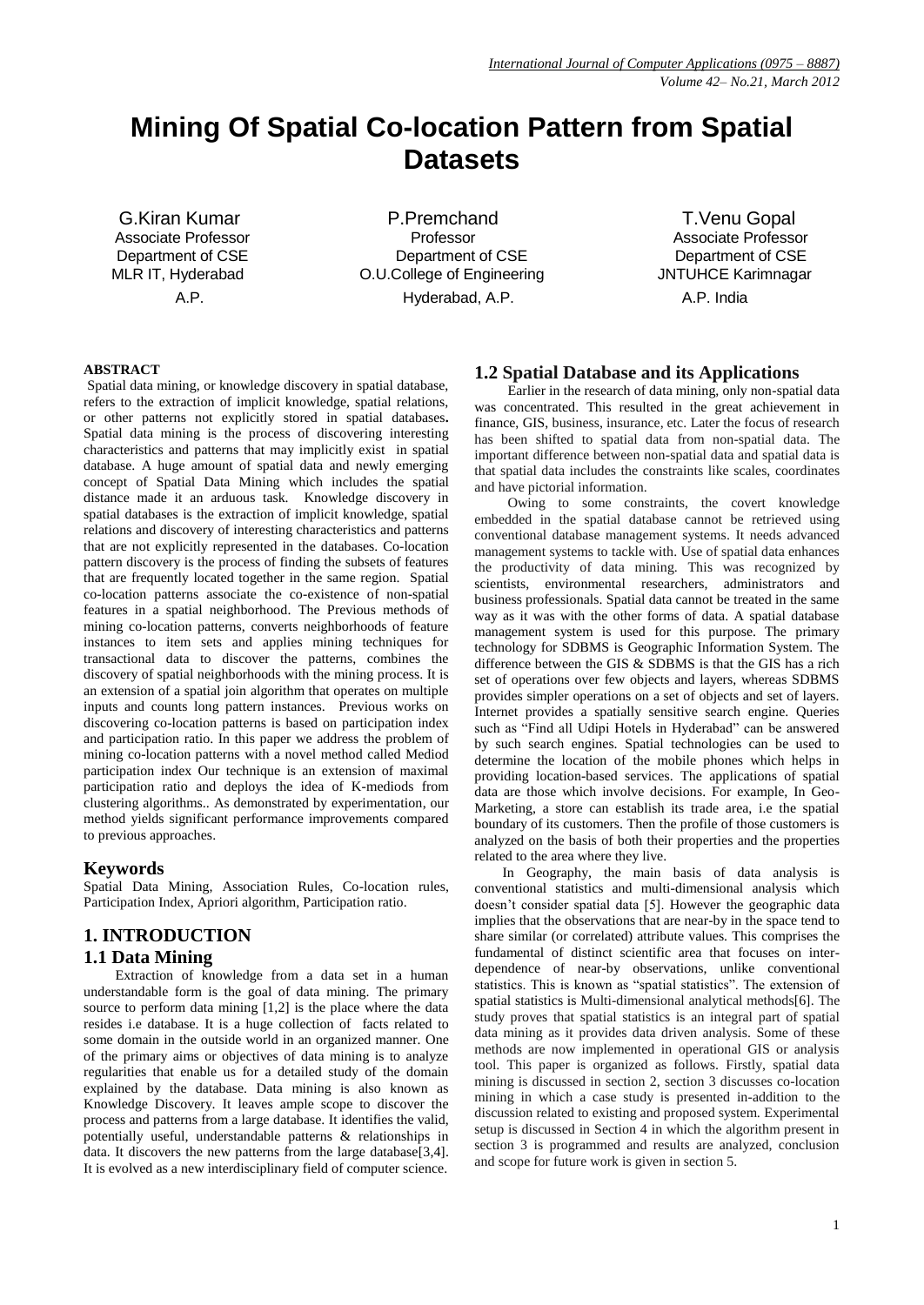# **2. SPATIAL DATA MINING**

The extra features that distinguish spatial data from other forms of data are spatial co-ordinates, topological distance, and direction information. By inclusion of many features, query language has become too complicated. The process to discover knowledge is not so easy as earlier now. The reason is "spatial statistics". In contrast to the mining in relational databases, spatial data mining algorithms need to consider the objects that are near-by in order to extract useful knowledge as there is influence of one object on the neighboring object. Different approaches have been developed for knowledge discovery from spatial data such as Spatial Classification, Spatial association rule mining, Spatial Clustering [7].

# **2.1. Spatial classification**

The basic objective of classification is to assign an object to a class from a given set of classes based on the attribute values of the object. In spatial classification the attribute values of neighboring objects may also be relevant for the membership of objects and therefore have to be considered as well. Grouping of data items according to their attribute values into categories is known as Classification [8]. This is identified as supervised classification; unsupervised classification is called as clustering. ""Supervised" classification needs a training dataset to train or configure the classification model, a validation dataset to validate (or optimize) the configuration, and a test dataset to test or evaluate the performance of the trained model [9,10]. Classification methods include, for example, decision trees, linear discriminant function, support vector machines (SVM), artificial neural networks, maximum likelihood estimation, nearest neighbor methods and case-based reasoning .

## **2.2. Spatial association**

The original aim of association rule mining is to identify the regularities between the items in the large transactional databases. Generally the strength is indicated by confidence and support denotes the frequency of the association rule. Rules that have reasonably large support needs more concentration [11]. Spatial properties and predicates are considered while formulating spatial association rules in spatial database which is similar to mining of the association rules in transactional or relational databases. Spatial co-location pattern mining differs with association rule mining [14] only in the technical manner, where as they are conceptually similar. A colocation pattern can be obtained by the input of a dataset of spatial features and their locations. These patterns represent subsets of features that are located together more frequently. For example, certain species of bird tend to habitat with certain type of trees. A location is not a transaction and two features rarely exist at exactly the same location. To check the features that colocate in the same neighborhood, a user-specified neighborhood is needed. Many measures and algorithms have been proposed to mine spatial co-location patterns.

# **2.3. Spatial clustering**

Clustering is interpreted as the task of collecting the objects of a database into meaningful detectable subclasses (that is clusters) so that the members of a cluster are as similar as possible whereas the members of different clusters differ as much as possible from each other. In Data analysis Cluster analysis is very frequently used, which organizes a set of data items into groups (or clusters) so that items in the same group are similar to each other and different from those in other groups [6,15]. Clustering methods can be broadly classified into Five groups they are Partitioning algorithms, Density based clustering, Hierarchical Algorithms, Grid-Based Methods and Model-Based Clustering Methods. Example algorithms of the above classification are K-Means, K-medoids, DBSCAN [16] GDBSCAN [17] Chameleon. To consider spatial information in

clustering, three types of clustering analysis are existing, they are spatial clustering, regionalization, and point pattern analysis.

This paper primarily focuses on spatial data mining, with a specific reference to spatial co-location pattern mining which is conceptually similar to association mining but technically very different.

# **3.CO-LOCATION PATTERNS**

Spatial co-location pattern mining is similar to association mining. A spatial association rule is a rule of the form " $A\rightarrow B$ " where A and B are sets of predicates and some of which are spatial ones. In a large database many association relationships may exist but some may occur rarely or may not hold in most cases [18,19].

# **3.1 Application of Association Rules on Spatial Data**

Spatial and non-spatial relationships at a concept level are discovered in spatial data mining[20]. Spatial objects are defined as merged spatial regions or clustered spatial points. Spatial or non-spatial relationships which contain spatial predicates such as adjacent\_to, occur\_together, near\_by, inside, close\_to etc cannot be identified by the above methods. Object/predicate relationships are represented by Spatial Association rules containing spatial predicates, For example, the following rules are spatial association rules "is  $a(k, gas)$  station)  $\rightarrow$  close to( k, highway)".

To facilitate the specification of the primitives for the spatial data mining, an SQL-like spatial data mining query interface, which is designed based on a spatial SQL proposed in [21], has been specified for an experimental spatial data mining system prototype, GeoMiner.

# **3.2 Modeling of Co-location rules**

Co-location pattern discovery is the process of finding the subsets of features that are frequently located together in the same region. Spatial co-location patterns associate the coexistence of non-spatial features in a spatial neighborhood.

Owing to the following reasons Co-location pattern discovery is an ardent task [22]. With traditional association rule mining algorithms it is difficult to find co-location patterns since there is no concept of traditional "transaction" in most of spatial datasets. The instances of a spatial feature are getting distributed in a spatial framework, these instances share complex spatial neighborhood relationships with other spatial instances. Time complexity to generate the table instances of co-location pattern is very high. A model based approach for finding co-location rules is discussed [23]. The Previous methods of mining colocation patterns, converts neighborhoods of feature instances to item sets and applies mining techniques for transactional data to discover the patterns [15]. Some earlier methods combined mining process with the discovery of spatial neighborhoods and they are extensions of a spatial join algorithm that operates on multiple inputs and counts long pattern instances[14].

A Co-location rule is of the form:  $L_1 \rightarrow L_2(p, cp)$  where L1 and L2 are colocations, p and cp represents prevalence measure and conditional probability[24]. The definition of neighbor relation R is an input and is based on the semantics of application domains. It may be defined using graph theory such as connected, adjacent or metric relationship using distance measures such as earth mover distance, Euclidean distance, city block distance etc or a combination. The table instance of a colocation is the collection of all its row instances. Previous works on discovering co-location patterns is based on participation index and maximal participation ratio.

**Participation Ratio**: The Participation ratio P<sub>r</sub> for a feature type fi of a co-location L is the fraction of instances of  $f_i$  which participate in any row instance of co-location L. It is defined as  $pr(L, f_i) = \pi_f (table \ instance(L)) / (instances(fi))$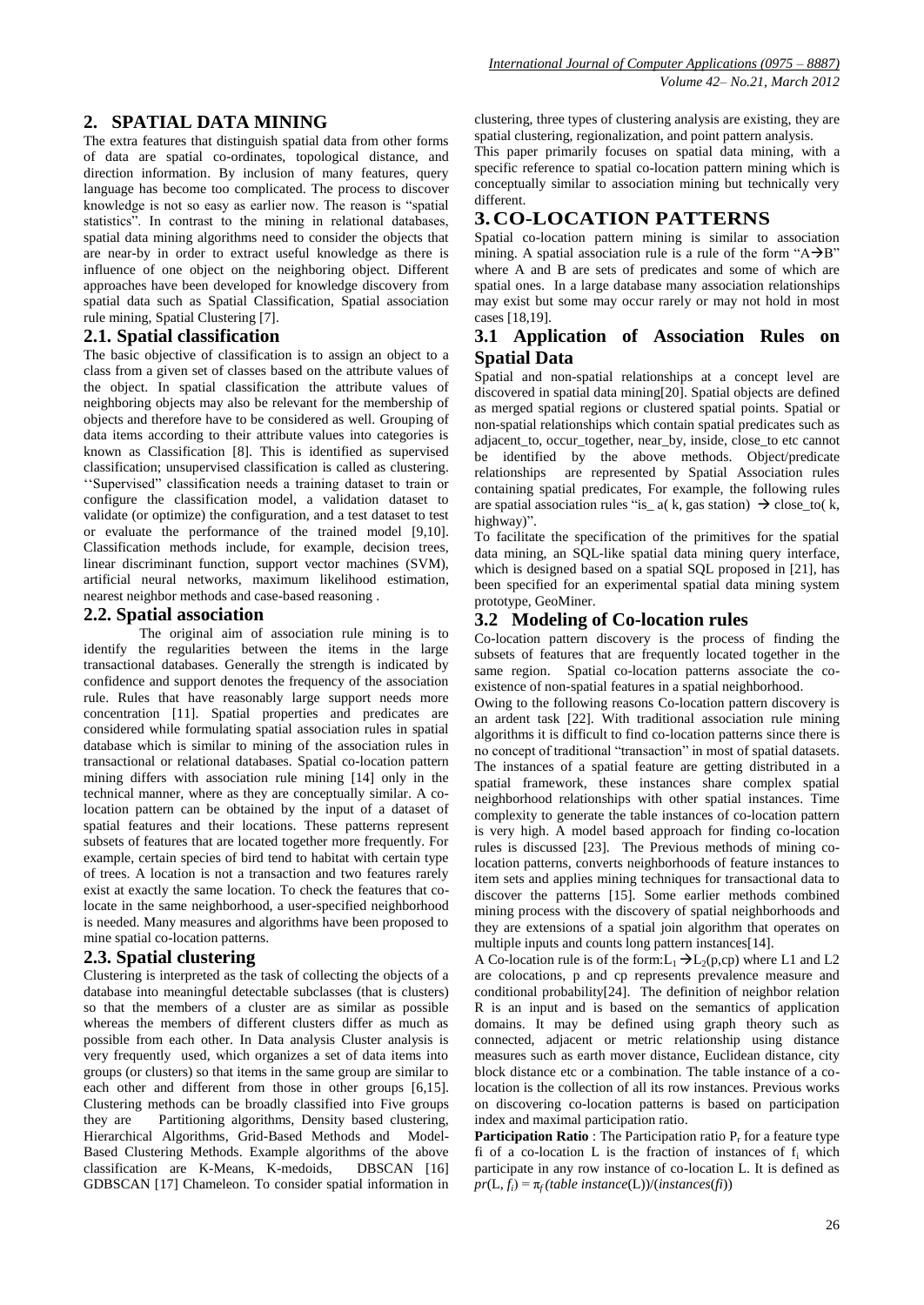## $L = \{f_1; f_2; \ldots; f_k\}$

**Participation index (PI)**  $pi(L) = min^{k}{}_{i=1}Pr(L, fi)$ 

Participation ratio and participation index are monotonically decreasing with respect to co-location size.

## **3.3 Our Proposition**

In this section, we review a framework of mining co-location patterns, since our proposed solution in this paper is based on this model. For any co-location mining algorithm major challenge is neighborhood enumeration, identifying row instances of co-location. Our approach follows apriori algorithm, it is an extension of the participation index [14] and maximal participation ratio[22]. The following algorithm generates all the co-location rules with high prevalence"s and conditional probabilities.

#### **Algorithm**

Step 1: Initialize prevalent co location set of size 1 along with table instance

Step 2: Generates co location rules of size 2

Step 3: For co-location of size (2, 3, 4 …K–1) do Begin

Step 4: Generate candidate prevalent co-location

Step 5: Generate table instance

Step 6: Prune co-locations using prevalence threshold

Step 7: Generate co-locations rules

Step 8: Stop

Explanation Of Step 4: Candidate prevalent co-locations of size K+1 are generated using combinatorial approach from prevalent co-locations of size K along with their table instances.

#### **Case Study**

A Spatial Data Set with spatial feature set  $F = \{A, B, C, D, E\}$  is shown in figure1. Objects with various shapes represent different spatial features. Each instance is uniquely identified by its instance-id. We have 20 instances in the database.



Figure 1: An Example data set

Object A has 4 instances with the instance ids {1,4,10,14}, Object B has 5 instances with the instance ids {2,3,15,16,19}, Object C has 4 instances with the instance ids {7,11,13,18} Object D has 3 instances with the instance ids {6,9,17}, Object E has 4 instances with the instance ids {5,8,12,20}. In figure 1, the neighborhood relation R is defined based on the Euclidean distance. Two instances are neighbors if their Euclidean distance is less than a user specified threshold. Neighboring instances are connected by edges. For instance {1,3,6,5}, {16,13,9,12} and {10,2,7,9, 12} are all neighbor-sets because each set forms a clique. Here, we use the instance-id to refer to an object in figure 1. Additional neighbor-sets include {14,20}, {4,15,8} and {10,2,7,9}. {A,B,C,D,E} is a co-location pattern. The neighborhood-set {10,2,7,9,12} is a row instance of pattern {A,B,C,D,E} but the neighborhood-set {10,2,7,9,12,13} is not a row instance of co-location {A,B,C,D,E} because it has a proper subset {10,2,7,9,12} which contains all the features in {A,B,C,D,E}. Finally *rowset ({A,B,C,D,E})* include only {10,2,7,9,12} but not {10,2,7,9,12,13}.

*3.3.1 Conditional Probability*

For a co-location rule R:  $A \rightarrow B$ , the *conditional probability cp*(R) of R is defined as

| $ \{L \in \text{rowset}(A) \exists L' \text{ s.t.} (L \subseteq L') \land (L' \in \text{rowset}(A \cup B))\} $ |
|----------------------------------------------------------------------------------------------------------------|
| $ {\rm rowset}(A) $                                                                                            |

*rowset*({A,B,C,D,E}) contains following eight patterns {{12,9,2, 10,13,} {12,9,16,10,13}{5,6,3,10,11}{5,6,3,14,11}{5,6,3,1,11}  ${12,9,2,10,7}$ {12,9,16,10,7}{5,6,3,10,7}} as shown in figure 2. and *rowset* ({A,B,C}) contains following four patterns {{15,4,11,}{3,14,11,} {3,1,11} {2,10,7}}. Since  $\{ \{15,4,11, \}\{3,14,11, \}$   $\{3,1,11\}$   $\{2,10,7, \}$ . Since  $|rowset(\{A,B,C\})| = 4$  only 3 rows of  $\{A,B,C\}$  satisfy the subset condition,{A,B,C,D,E} i.e., rows {10,2,7}, {1,3,11}, {14,3,11}. The conditional probability  $cp({$  {A,B,C} {D,E}  $)= 3/4 = 75\%$ .

Let us consider that the occurrence of objects A,B and C represent the occurrence of a traffic jam and the occurrence of the objects D and E represent the occurrence of the Violation of road rules. When all the objects occur simultaneously, it represents the occurrence of a road accident.

 $\text{CD}($  {A,B,C}  $\rightarrow$  {D,E} ) represent the conditional probability of the occurrence of the road accident whenever the traffic is jammed.

Traffic is jammed in four cases i.e {4,15,11}, {10,2,7},  ${1,3,11}$  and  ${14,3,11}$ . Among these four, Accident occurs only when the traffic is jammed along with the violation of the road rules i.e – {10,2,7}, {1,3,11} and {14,3,11}.

Hence we conclude that, For every 4 traffic jams, there is a probability of 3 times occurring of an accident i.e. 75%.

#### *3.3.2 Participation ratio*

Given a spatial database S, to measure how a spatial feature f is co-located with other features in co-location pattern C, a *participation ratio pr*(*C, f*) can be defined as

$$
pr(C, f) = \frac{|\{r \mid (r \in S) \land (r.f = f) \land (r \text{ is in a row instance of } C)\}|}{|r| (r \in S) \land (r.f = f)|}
$$

We first identify the row-sets of {A,B,C,D,E} that include 8 patterns. Among all the four instances of A i.e. (1,4,10,14) three of them, namely {1,10,14} has B, C, D and E in a neighbor-set. So the participation ration  $pr({A,B,C,D,E}, A) = 3/4$ . Similarly we can have  $pr({A,B,C,D,E}, B) = 3/5, pr({A,B,C,D,E}, C) =$  $3/4$ ,  $pr({A,B,C,D,E}, D) = 2/3$  and  $pr({A,B,C,D,E}, E) = 1/2$ .

Participation ratio of each object in the given event represents the ratio of the distinct instances of the objects participating in the event to the total number of instances of the respective object.

*pr*({A,B,C,D,E}, A) represent the participation ratio of A in the event {A,B,C,D,E}, We know that A has four instances  $\{1,4,10,14\}$ . Among these four, only three instances  $\{1,10,14\}$ are participating in the event  ${A,B,C,D,E}$ , whereas instance  ${4}$ is not participating in the event. Hence participation ratio of A is  $pr({A,B,C,D,E}, A) = 3/4.$ 

#### *3.3.3 Participation Index*

Participation index (PI) of the event is the probability of occurring of an event based on the participation ratios of the objects in the event. The event can occur only when all the objects in the event occur simultaneously. For example, an accident can occur when both the traffic jam and violation of road rules occur simultaneously. It depends on the participation ratios of the objects. When the least participated object occurs, surely all the remaining objects participate in the event. Hence the participation index is the minimal of the participation ratios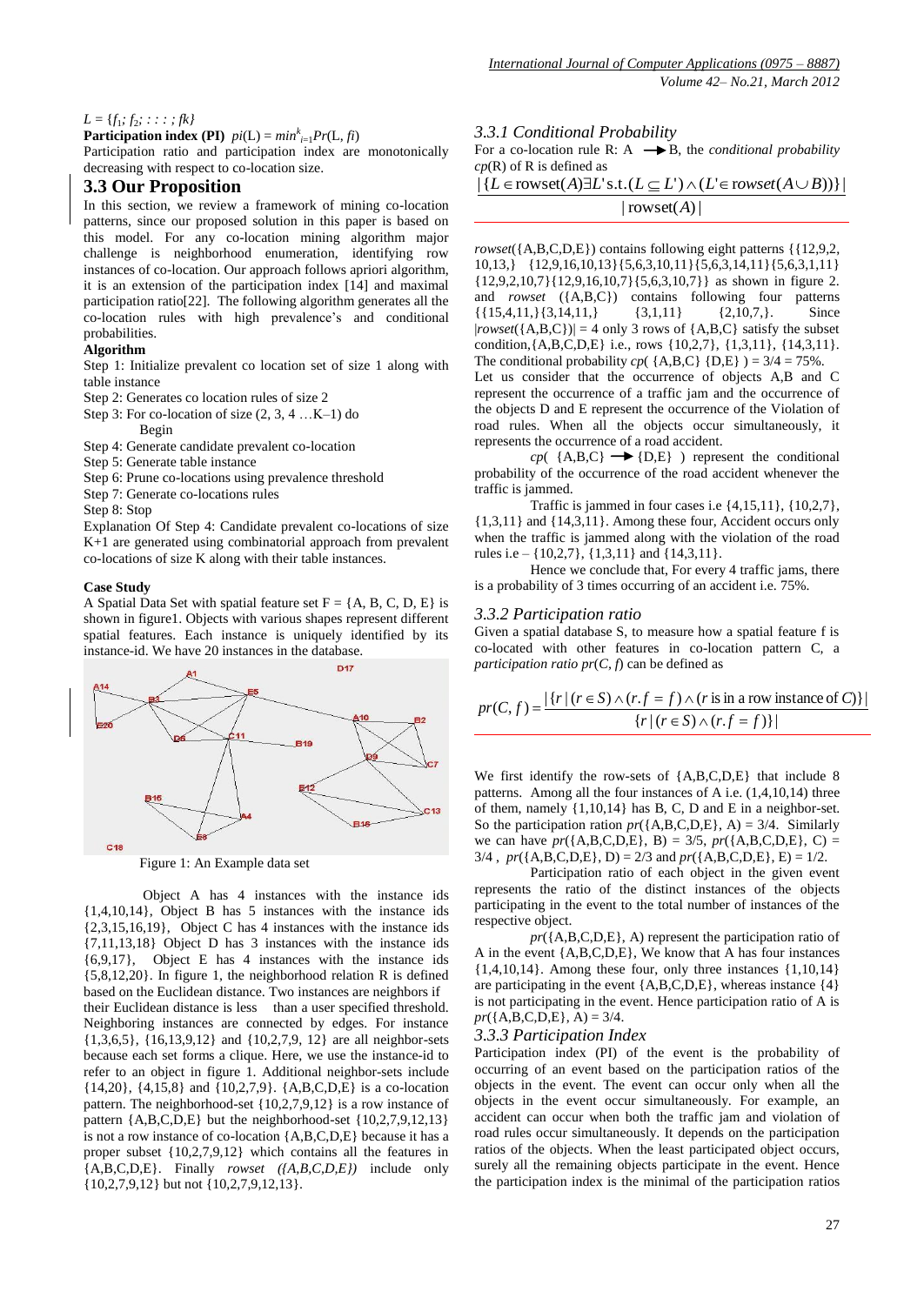of all the objects in the event[14]. Taking the minimal of all the ratios, the participation index PI({A,B,C,D,E}) of co-location pattern {A,B,C,D,E} is 1/2 which correspond to feature E.

## *3.3.4 Max Participation index*

It represents the maximal of the participation ratios of the objects occurring in an event. This can be used to know about the objects which influence the most on the event and corresponding action can be take care. The participation ratios of A,B,C,D and E are  $3/4$ ,  $3/5$ ,  $3/4$ ,  $2/3$ ,  $1/2$  respectively in the event {A,B,C,D,E}. Among these, we can see that A and C have the higher influence of 75%.

is 2/3 which corresponds to feature D i.e traffic police as shown in figure 3. Feature D has three instances i.e $\{6,9,17\}$  among these two are participating in the event. Among three traffic policeman accident is occurring in the presence of two traffic policeman, while in the presence of third policeman accidents are not occurring. This means 66.67% of the traffic police are involved in accidents. Traffic police instances which are involved in accidents are {6,9}whose negligence endangers the situation. Hence we need to take action on the corresponding traffic police whose negligence is creating the accident on the roads. Generally, using maxPI as the factor, the feature which is most contextually useful is being reported as the most promising



**Figure 2: Snapshot showing eight co-location patterns**

Occurring of {A,B,C,D,E} together mean an event will happen in this case event is occurring of accident. Here we analyze occurring of accidents and give remedies using co-location mining. We look at the role of each feature, A is car, D&E involve in violation of traffic rules in which D corresponds to traffic police and E corresponds to traffic signal. Among four cars available, three cars are involved in the accident. This means 75% of car involves in accident. Hence, we need to take necessary action on the cars to reduce the accidents.

If the event is a negative one, then we need to discourage the objects with maxPI where as if the event is a positive one, then we need to encourage the objects with maxPI.

## *3.3.5 Medoid Participation index*

We mostly use the factor maxPI to decide the most promising feature or the one that should be prevented. In the above example, we concluded that the feature A & C i.e occurrence of the cars on the road has to be reduced as a preventive measure for the accidents. But it is not possible to prevent the cars to travel on the roads as they are meant for transportation. In this case, we cannot use the factor maxPI to decide the feature that has to be taken care.

So, in this case maxPI has failed, here we propose a new approach called Medoid Approach, which takes the medoid of the Participation ratios of the features in the feature set F as a factor to decide. In the above example, the participation ratios of A,B,C,D and E are 3/4, 3/5, 3/4, 2/3, 1/2 respectively in the event {A,B,C,D,E}. The PI is 1/2 which corresponds to feature E, maxPI is 3/4 which corresponds to feature A or C, medoidPI

Hence we need to take action on the corresponding traffic police whose negligence is creating the accident on the roads. Generally, using maxPI as the factor, the feature which is most contextually useful is being reported as the most promising or the one that should be prevented. That feature cannot be avoided as it plays the key role in any use case taken. When the feature is found to be most useful, then we need to take the next maximum PR which may also be one of the most contextually used. This may take many steps to find the feature when the number of features in the feature set F is large in number. But in the medoid approach, we do not come across these multiple steps. We get the result in a single step. Hence the medoid approach can be used which gives the optimal results with a least contextually used feature as a factor.

| 0-<br>L<br>0C                           | <b>Rowset</b>                                                                                                                                                         | PR                                | PI  | Ma<br>X<br>PR | M<br>e<br>d<br>P<br>R |
|-----------------------------------------|-----------------------------------------------------------------------------------------------------------------------------------------------------------------------|-----------------------------------|-----|---------------|-----------------------|
| ſE<br>D<br>B<br>А<br>$\curvearrowright$ | $\{\{12,9,2,10,13\},\{12,9,16,10,13\}\}$<br>$\{5,6,3,10,11\},\$<br>$\{5,6,3,14,11\}$<br>$\{5,6,3,1,11\}$ $\{12,9,2,10,7\},\$<br>$\{12,9,16,10,7\}, \{5,6,3,10,7\}\}\$ | ${0.5, 0.67, 0.6, 0.75,}$<br>0.75 | 0.5 | 0.7<br>5      | $\Omega$<br>6         |

**Figure 3: Results of co-location for five pattern**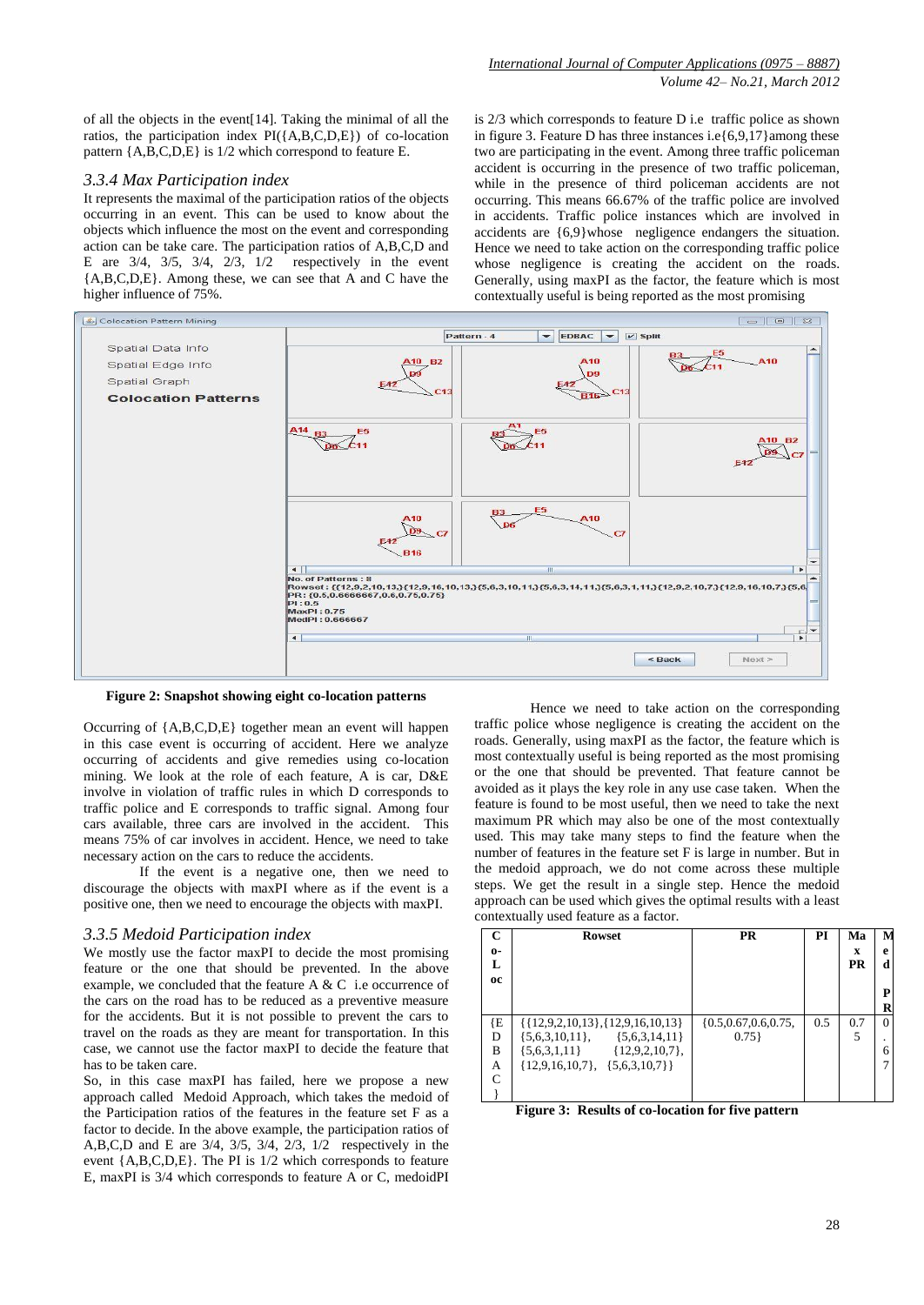In the event  ${A, B, C, D, E}$ , by using the factor maxPI, we got the features A and C that has to be taken care. But these features are contextually most useful. Hence these cannot be avoided. Now by applying Mediod Participation index, we got the feature D to be taken care which is comparatively less contextually important than A and C.

## **4. EXPERIMENTAL SETUP**



#### **Figure 4: snapshot of spatial data**

In this section we present experiments to evaluate the performance of three algorithms - a) Participation Index b) Maximum Participation Index c) Proposed co-location mining algorithm using Medoid Participation Index.

**Figure 5: Snapshot of results calculating PI, MaxPI, Med PI**

 Our experiments are performed on synthetic data sets as shown in figure 1. We programmed the Colocation mining algorithm using proposed method medoid approach under JAVA framework, and the MySQL 5.1.3 as the database to store the spatial details and the co-location patterns that are formed based on the input. At first we take the input of the spatial data which includes the fields <Name, Value, X-Coordinate, Y-Coordinate>. These values can also be given through a text file which has the values written earlier. Name indicates the spatial object like A,B,C,D,E. Value indicates the instance-id of the object. X and Y coordinates refer to the position of the object.

These values are stored in the table 'graph' in the database as shown in figure 4. In the second stage, we take the input of the edge values between the objects which represent some relationship between them. These values also can be given through a text file input. These are un-weighted edges. These values are stored in the table edge in the database.

Now co-location patterns are formulated which will display the row-set, participation ratio, participation index of the co-location patterns for any number of features. The details in the above displayed table can be exported to an excel sheet, whose snapshot is shown in figure 5. A sample co-location pattern for five features is shown in figure 2. A participation index is proposed to measure how all the spatial features in a colocation pattern are co-located. If the participation index value is high it indicates that the spatial features are likely to occur together in a co-location pattern. In our experiments co-location for feature 1 to feature  $\overline{5}$  has been done and corresponding colocation patterns have been formulated as shown in figure 5, first column corresponds to features involved in co-location. Second column corresponds to row set for only one feature we get their corresponding instances. Third column contains participation ratio which are calculated as shown in section 3.3.2.

| Co-loc          | <b>Rowset</b>                                                                                                                                   | <b>PR</b>                      | PI               | Max.<br>PI   | Med.<br><b>PR</b> |
|-----------------|-------------------------------------------------------------------------------------------------------------------------------------------------|--------------------------------|------------------|--------------|-------------------|
| $\{E\}$         | $\{\{5\}, \{12\}, \{20\}, \{8\}\}\$                                                                                                             | ${1.0}$                        | $\mathbf{1}$     | $\mathbf{1}$ | 1                 |
| $\{D\}$         | $\{\{9\},\{6\},\{17\},\}$                                                                                                                       | ${1.0}$                        | $\mathbf{1}$     | $\mathbf{1}$ | $\mathbf{1}$      |
| ${B}$           | $\{\{3\},\{2\},\{19\},\{16\},\{15\},\}$                                                                                                         | ${1.0}$                        | $\mathbf{1}$     | $\mathbf{1}$ | $\mathbf{1}$      |
| ${A}$           | $\{\{14\}, \{10\}, \{4\}, \{1\}, \}$                                                                                                            | ${1.0}$                        | $\mathbf{1}$     | $\mathbf{1}$ | $\mathbf{1}$      |
| ${C}$           | $\{\{18\},\{7\},\{13\},\{11\},\}$                                                                                                               | ${1.0}$                        | $\mathbf{1}$     | 1            | $\mathbf{1}$      |
| $\{ED\}$        | $\{\{5,6,\}\{\{12,9,\}\}\}\$                                                                                                                    | ${0.5, 0.67}$                  | $\overline{0.5}$ | 0.67         | 0.5               |
| ${EB}$          | $\{\{8,15,\}\{20,3,\}\{12,16,\}\{5,3,\}\}\$                                                                                                     | ${1.0, 0.6}$                   | 0.6              | 1            | 0.6               |
| ${EA}$          | $\{\{5,10,\}\{8,4,\}\{20,14,\}\{5,1,\}\}\$                                                                                                      | ${0.75, 1.0}$                  | 0.75             | $\mathbf{1}$ | 0.75              |
| $\overline{EC}$ | $\{\{8,11,\}\$ {12,13, }{5,11, }}                                                                                                               | ${0.75, 0.5}$                  | 0.5              | 0.75         | 0.5               |
| $\{DB\}$        | $\{\{6,3,\}\$ {9,2, } }                                                                                                                         | ${0.67, 0.4}$                  | 0.4              | 0.67         | 0.4               |
| ${DA}$          | $\{\{9,10,\}\}\$                                                                                                                                | ${0.34, 0.25}$                 | 0.25             | 0.34         | 0.25              |
| $\{DC\}$        | $\{\{6,11,\}\{9,13,\}\{9,7,\}\}\$                                                                                                               | ${0.67, 0.75}$                 | 0.67             | 0.75         | 0.67              |
| ${BA}$          | $\{\{2,10,\}\$ {15,4, }{3,14, }{3,1, }}                                                                                                         | ${0.6, 1.0}$                   | 0.6              | $\mathbf{1}$ | 0.6               |
| $\{BC\}$        | $\{\{19,11,\}\{\{16,13,\}\}\{3,11,\}\{2,7,\}\}\$                                                                                                | ${0.8, 0.75}$                  | 0.75             | 0.8          | 0.75              |
| ${AC}$          | $\{\{4,11,\}\{\{10,7,\}\}\}\$                                                                                                                   | ${0.5, 0.5}$                   | 0.5              | 0.5          | 0.5               |
| ${EDB}$         | $\{\{12,9,16,\}\{5,6,3,\}\{12,9,2,\}\}\$                                                                                                        | ${0.5, 0.67, 0.6}$             | 0.5              | 0.67         | 0.6               |
| $\{EDA\}$       | $\{\{5,6,10,\}\}\{5,6,1,\}\{12,9,10,\}\}$                                                                                                       | ${0.5, 0.67, 0.5}$             | 0.5              | 0.67         | 0.5               |
| $\{EDC\}$       | $\{\{12,9,13,\}\{5,6,11,\}\{12,9,7,\}\}\$                                                                                                       | ${0.5, 0.67, 0.75}$            | 0.5              | 0.75         | 0.67              |
| ${EBA}$         | $\{\{5,3,10,\}\}\{8,15,4,\}\{20,3,14,\}\{5,3,14,\}\{5,3,1,\}\{20,3,1,\}\}$                                                                      | ${0.75, 0.4, 1.0}$             | 0.4              | 1            | 0.75              |
| $\{EBC\}$       | $\{\{8,15,11,\}\$ {12,16,13,}{5,3,11,}{20,3,11,}}                                                                                               | ${1.0, 0.6, 0.5}$              | 0.5              | $\mathbf{1}$ | 0.6               |
| ${EAC}$         | $\{\{8,4,11,\}\$ {5,10,11, } {5,1,11, } {5,10,7, } }                                                                                            | ${0.5, 0.75, 0.5}$             | 0.5              | 0.75         | 0.5               |
| $\{DBA\}$       | $\{\{9,2,10,\}\{6,3,14,\}\{6,3,1,\}\}\$                                                                                                         | ${0.67, 0.4, 0.75}$            | 0.4              | 0.75         | 0.67              |
| $\{DBC\}$       | $\{\{6,3,11,\}\{9,2,13,\}\{9,2,7,\}\}\$                                                                                                         | ${0.67, 0.4, 0.75}$            | 0.4              | 0.75         | 0.67              |
| ${DAC}$         | $\{\{9,10,13,\}\{9,10,7,\}\}\$                                                                                                                  | ${0.34, 0.25, 0.5}$            | 0.25             | 0.5          | 0.34              |
| ${BAC}$         | $\{\{15,4,11,\}\{3,14,11,\}\{3,1,11,\}\{2,10,7,\}\}\$                                                                                           | ${0.6, 1.0, 0.5}$              | 0.5              | $\mathbf{1}$ | 0.6               |
| $\{EDBA\}$      | $\{\{12,9,2,10,\}\{5,6,3,10,\}\{5,6,3,14,\}\{5,6,3,1,\}\{12,9,16,10,\}\}\$                                                                      | ${0.5, 0.67, 0.6, 0.75}$       | 0.5              | 0.75         | 0.6               |
| $\{EDBC\}$      | $\{\{12,9,16,13,\}\{12,9,2,13,\}\{5,6,3,11,\}\{12,9,16,7,\}\{12,9,2,7,\}\}\$                                                                    | ${0.5, 0.67, 0.6, 0.75}$       | 0.5              | 0.75         | 0.6               |
| $\{EDAC\}$      | $\{\{12,9,10,13,\}\{5,6,10,11,\}\{5,6,1,11,\}\{12,9,10,7,\}\{5,6,10,7,\}\}\$                                                                    | ${0.5.0.67.0.5.0.75}$          | 0.5              | 0.75         | 0.5               |
| $\{EBAC\}$      | $\{\{8,15,4,11,\}\{5,3,10,11,\}\{5,3,14,11,\}\{5,3,1,11,\}\{20,3,14,11,\}\$<br>$\{20,3,1,11,\}\{5,3,10,7,\}\}$                                  | ${0.75, 0.4, 1.0, 0.5}$        | 0.4              | $\mathbf{1}$ | 0.5               |
| $\{DBAC\}$      | $\{\{6,3,14,11,\}\{6,3,1,11,\}\{9,2,10,13,\}\{9,2,10,7,\}\}\$                                                                                   | ${0.67, 0.4, 0.75, 0.75}$      | 0.4              | 0.75         | 0.67              |
| {EDBAC}         | $\{\{12,9,2,10,13,\}\{12,9,16,10,13,\}\{5,6,3,10,11,\}\{5,6,3,14,11,\}\$<br>$\{5,6,3,1,11,\}\{12,9,2,10,7,\}\{12,9,16,10,7,\}\{5,6,3,10,7,\}\}$ | ${0.5, 0.67, 0.6, 0.75, 0.75}$ | 0.5              | 0.75         | 0.67              |